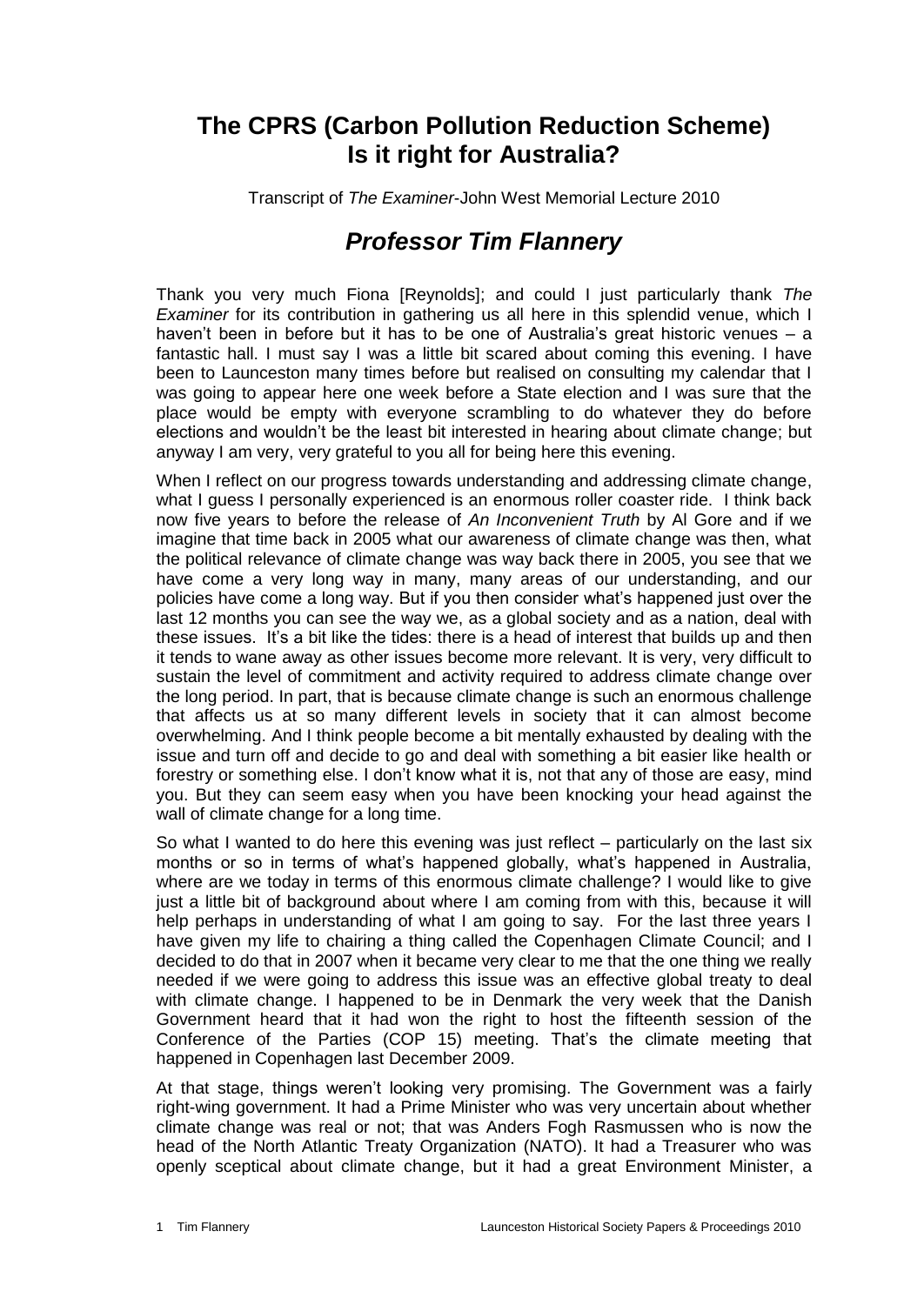woman called Connie Hedegaard*,* who was very clear in her understanding of the issue and who was certain that Denmark could play a significant role in addressing climate change at the global level. She had very little support in Cabinet once the announcement had been made that Denmark was hosting the meeting. And so she turned to some of her friends in Scandinavia to ask for some assistance and I happened to be working with one of those friends, a man called Erik Rasmussen – you will hear of many Rasmussens in this story. I have got to just have an aside here: a very common surname in Denmark, but the Danes have had three Prime Minister Rasmussens in a row. Could you imagine if we had three Howards in a row? You know, John, Jack and Fred! Well they have had exactly that: they have had three Prime Minister Rasmussens in a row and a fourth Rasmussen was my friend who was working with Connie Hedegaard. So he came to me in Denmark and said 'So how about we try to establish a group who will support the Environment Minister and the Danish Government in achieving a successful outcome at this very important meeting?'

The way we decided to do that was to establish a Business Council and that Business Council we thought we would try to fill with not only some of the world's leading business figures through our developing technologies to address climate change, but some really good policy people and some really good scientists. So we managed to attract to our Council people such as Sir David King, who was the British Science Adviser to the Prime Minister; and Lord Michael Jay, who is probably the most experienced climate diplomat anywhere; and a number of great business people. People like Sir Richard Branson; Jim Rogers from Duke Energy in the United States; Paul Otellini the head of Intel; and Sam DiPiazza head of PricewaterhouseCoopers globally. It was a pretty interesting Council to work with for the last three years and we felt we were making some progress. But you know, you realise after spending three years of intensive effort trying to support the Danish Government, get some clarity around the issue about what we wanted from a business perspective, from the politicians, you realise in the end it is very difficult to measure your effectiveness in doing all of that. Just because human enterprises are of that nature, once you come to a great meeting such as in Copenhagen where there are over 100 heads of government from around the world, 45,000 participants from elsewhere as well. It is impossible to predict or effectively influence the outcome. Those sorts of great circuses, if you want, take on a life of their own and I will come back to that a little bit later in this talk.

So that was our effort. At the same time of course there were other forces marshalling on the other side of this debate. There were other people who were determined not only to make sure Copenhagen was not a success but that the science behind the meeting, if you want, the very reason the meeting was being held, they felt should be discredited as well. The attack on climate science really broke out on November 20<sup>th</sup> last year when, on websites around the world, emails appeared that had been stolen from the University of East Anglia and posted on different websites around the place. It turns out that computer hackers had stolen about 160 megabytes of the Climate Research Unit's private email traffic. Now, I am hopeless with computers, but someone out there is going to know how big 160 megabytes is. I imagine it is huge. They stole all of those emails and posted them on the Web. They were initially posted on a Russian climate sceptic website but then mirrored widely across the Web. A message accompanied those illegally-obtained emails, and it said:

We feel that climate science [in the current situation] is too important to be kept under wraps. We hereby release a random selection of correspondence, code and documents. Hopefully it will give some insight into the science and the people behind it.

That was reported in *The Guardian* on November 20<sup>th</sup>. Of course the email selection that appeared on the Internet was hardly random. The emails had been very carefully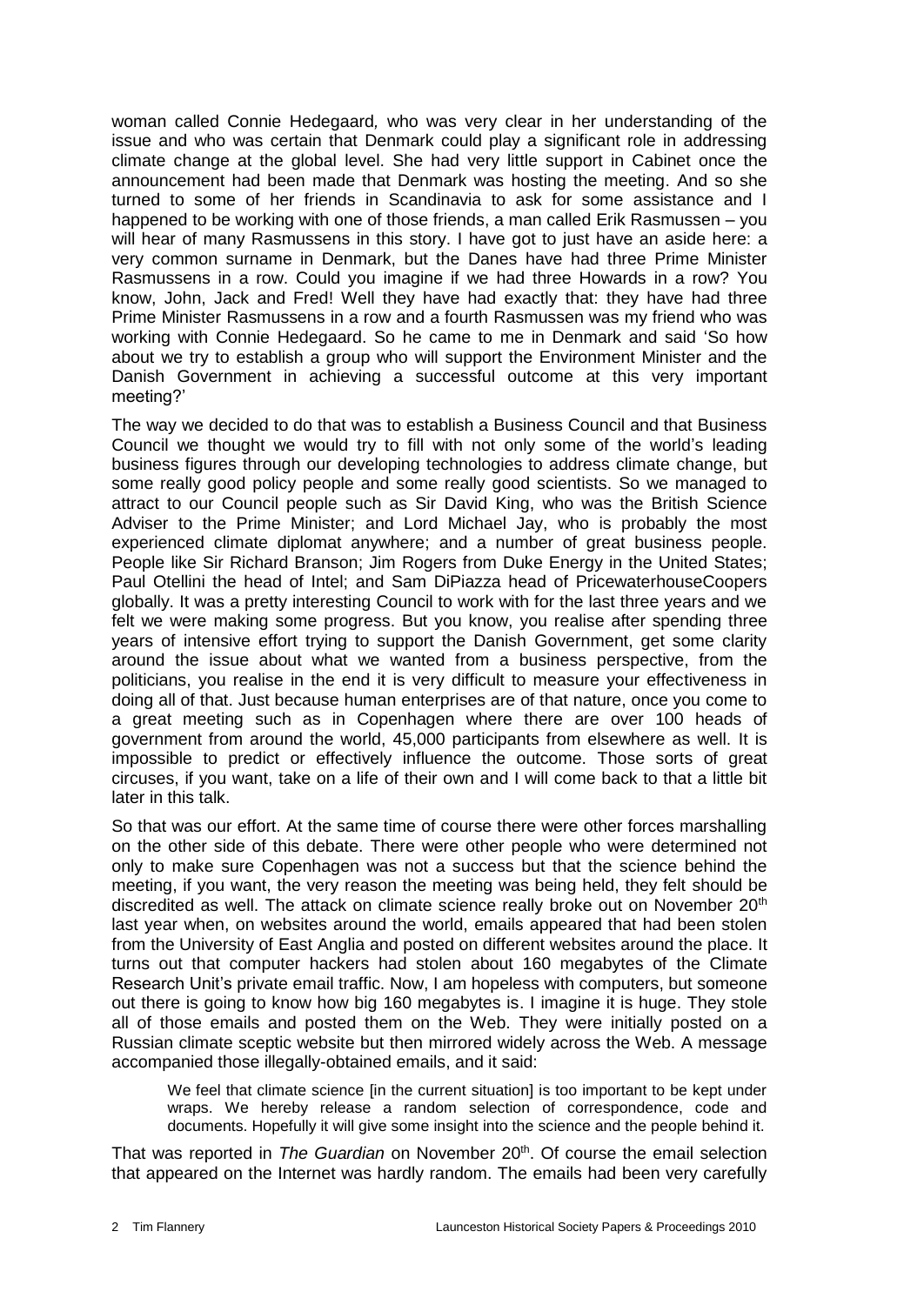chosen and the attempt was certainly to destroy the reputation of some of the world's leading climate scientists. In my view, they were the victims of an old-fashioned frameup perpetrated in cyber space. When you get down to the emails that were released, there is very little of substance in them; and I am astonished in fact that in 160 megabytes of email traffic from a large institution like a University, there wasn't some more incriminating material. There were some attempts by some scientists to suppress the work of others, or evidence of that sort; there were some hot-headed comments from some scientists about others; and there was some technical language which could easily be misinterpreted to make things look a little bit shady. Nevertheless, I guess in anybody's cyber email traffic there would be things as bad as that. As it turned out that was a highly successful tactic, even though there was virtually nothing behind it. The selective release of those emails did create considerable uncertainty in the public mind; particularly given they were released just ten days before this global meeting. So the world is focused on politicians coming together to address this issue just before that, as the seed of doubt is sown in people's minds. Perhaps the science isn't quite right!

There are three investigations which are current into this incident. One of them is headed by Sir Muir Russell, who is in Britain, and that will investigate the University and the climate scientists, but extraordinarily  $-$  at least so far  $-$  it will not investigate the theft and illegal publishing of the emails which is the only crime that has been committed in that whole episode; that has been at least detected in that whole episode. The University and the United Nations (UN) are mounting their own enquiries. But all of this comes a bit too late to combat the intent of the thieves, which was to create public doubt on climate science by the Copenhagen meeting. In the months following the meeting, a pattern of attack on the scientists emerged. This time the protest is directly on the Intergovernmental Panel on Climate Change (IPCC) which is the international body represented by the world's climate scientists who are trying to bring together and synthesize information about climate change. In January an error in their findings, their fourth assessment report, was widely publicised. It concerned the rate in which the Himalayan glaciers are melting and the source of the error was with the World Wide Fund for Nature. I am on the international board of WWF and we have had discussions about how this happened and I can tell you that our position is that it was a typographic error. Instead of the glaciers melting in 2350, it was reported that they were melting in 2035; so there had been an error. Nevertheless, it had been incorporated in to the IPCC's work, something that should never have happened. This was the nature of the press criticism of the IPCC. Jean-Pascal van Ypersele, who is the vice-chair of the IPCC, said at the time that that mistake was detected but it did nothing to undermine the large body of evidence that showed that climate was warming and that human activity was largely to blame. To quote him, he said: 'I don't see how one mistake in a 3,000-page report can damage the credibility of the overall report.' But then a few weeks later it was reported that the area of Holland subject to inundation from sea level rise also had been miscalculated by the IPCC. It turns out that the data had been supplied to the IPCC by the Dutch Government itself and so that one didn't fly very far.

In the last few days there have been further attempts to discredit climate science. *The Guardian* reported just two or three days ago that the Institute of Physics in Britain had issued a criticism of the East Anglia climate scientists. It turns out, however, that that criticism was organised by a sub-committee of the Institute of Physics chaired by Mr Peter Gill who remarkably turns out to be the head of an energy consultancy company. So that is the sort of company that might be selling their services to the ExxonMobils of the world, for all we know. Gill has previously in writing been dismissive of climate science, and the possibility of influence from the fossil fuel industry remains very real in this instance.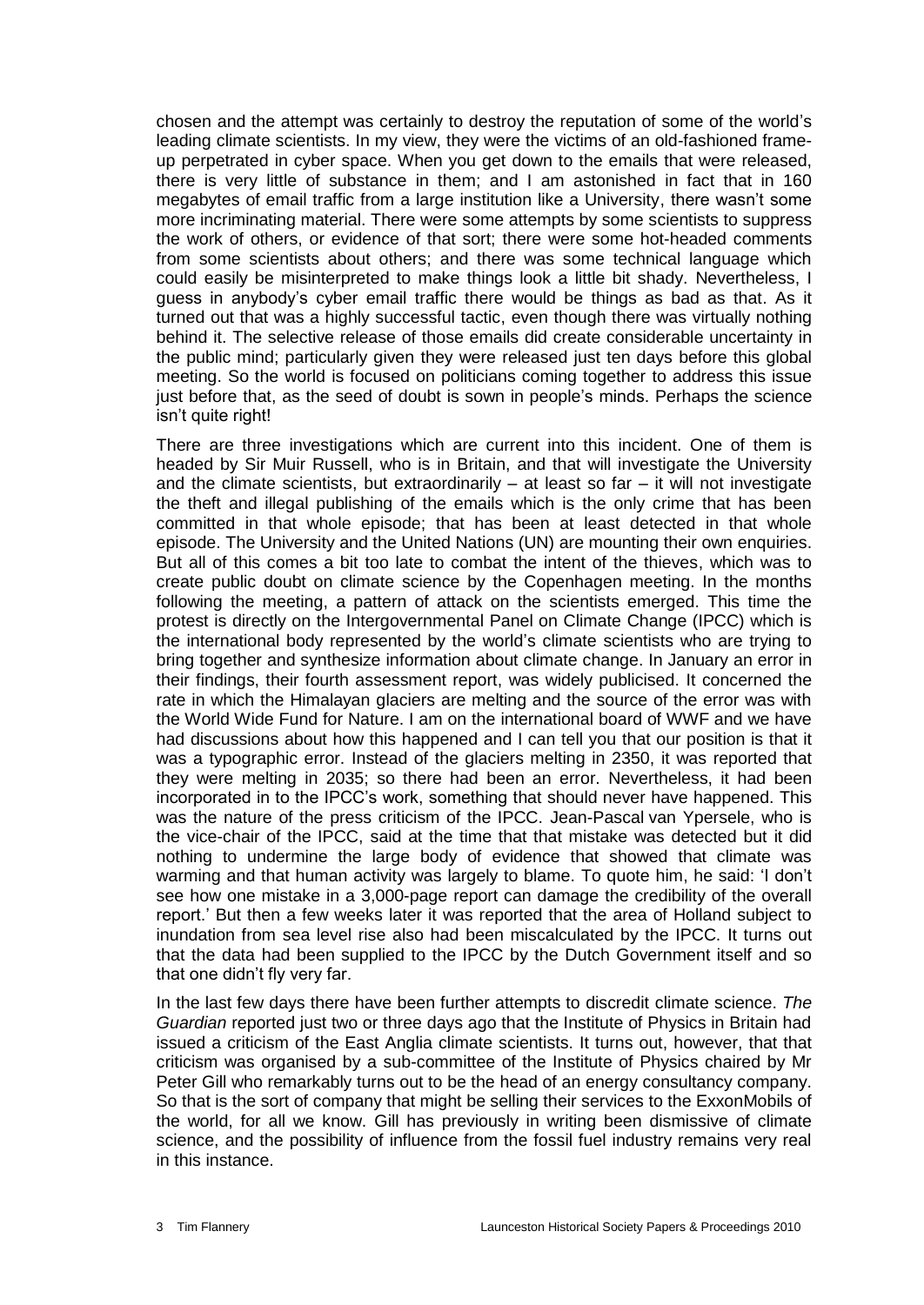I just want to take you back now through that history and look at it through a slightly different lens. You could see it as a random series of findings that have just happened and perhaps they are bad luck that they add up to a discrediting of climate scientists. I don't believe that is the case. Instead what I see is something that I am very familiar with from the media. It is an age-old method well-known in the print media. I am sure *The Mercury* doesn't do it, but many other papers do, when they want to discredit someone or some issue. Basically, the strategy is this: publish on a Friday a teaser on page one something that introduces someone but provides relatively very little information. That gets people's attention. Then on Saturday you will publish a long critique, usually on page three, outlining the details of your charge or allegation and you do that on a Saturday because people have got the luxury of time to read. And then on Monday you might do just a short sharp little reinforcement on page five; you do that just to make sure people don't forget. That is very much the strategy that we have seen in the attack on climate science. Just before the big meeting, short sharp, then during January when many people are taking a bit of a break the longer and more substantial allegation and then the reminder, and it really has worked. I don't believe that the IPCC has really understood this. Jean-Pascal van Ypersele, I think, misunderstood the nature of the threat that this represents by assuming that that one mistake might be suggested as saying that the whole 3,000 page report of the IPCC is wrong. That is not the point at all; the point is simply to damage the credibility of climate scientists in the public's eye. And that has been somewhat effective. We have seen the credibility of climate science decrease from various polling results; we have seen that that has actually worked and that there are now more sceptics than there were twelve months ago, as far as climate science goes.

So, has the science actually changed? Was the IPCC wrong? In its estimate of the rate of Himalayan glacial melt the IPCC was certainly wrong, but now we have had the chance to revisit the science in the 2007 report. This was done just in advance of the major meeting in Copenhagen by a group of scientists in March last year who revisited the projections of the IPCC to see whether or not they reflected changes in the real world from 2005, when the data stopped being collected, through to 2009. What they discovered in case after case is that what we see in the real world is tracking the upper margin of the probabilistic assessment of the IPCC. Now, please bear with me while I try to explain this, because it is a little bit complicated. Climate scientists never try to predict anything; what they do is try to project how things might develop in future. We don't just have a single projection line. We have a range of probabilities. All of the IPCC data is like this; there is a range of probabilities from a low impact through to a relatively high impact. If we take sea level rise as an example of this, the fourth assessment report had a range of probabilities for the rate of sea level rise from 2005 onwards for a relatively low level to quite a high level. The real world data has been tracking sea level rise at that high level, about 3 mm per year, right, so we are right at the upper margin of the assessment report. As far as the accumulation of greenhouse gases in the atmosphere goes, they have been beyond the worst case scenario of the IPCC in the real world since 2005. In terms of overall warming, again towards the upper end of the range of the IPCC projections. What that tells us is that the IPCC has not been entirely correct. They have been too conservative in their estimates, at least for the early part of the projection curve. Things may change back in future; we can't know that, but for the early part of the projection curve the IPCC has been a little too conservative. Nevertheless, the IPCC remains by far our best guide as to how earth's climate may change in future. There simply is no body of data which goes anywhere near the IPCC in terms of its comprehensiveness; its accuracy of its projections; and just the sheer volume of scientific data behind it. You can look at Ian Plimer's *Heaven and Earth,* or whatever, that is the result of a simple person writing a book and make of that what you will. It is not the work of the world's body of climate scientists as a whole,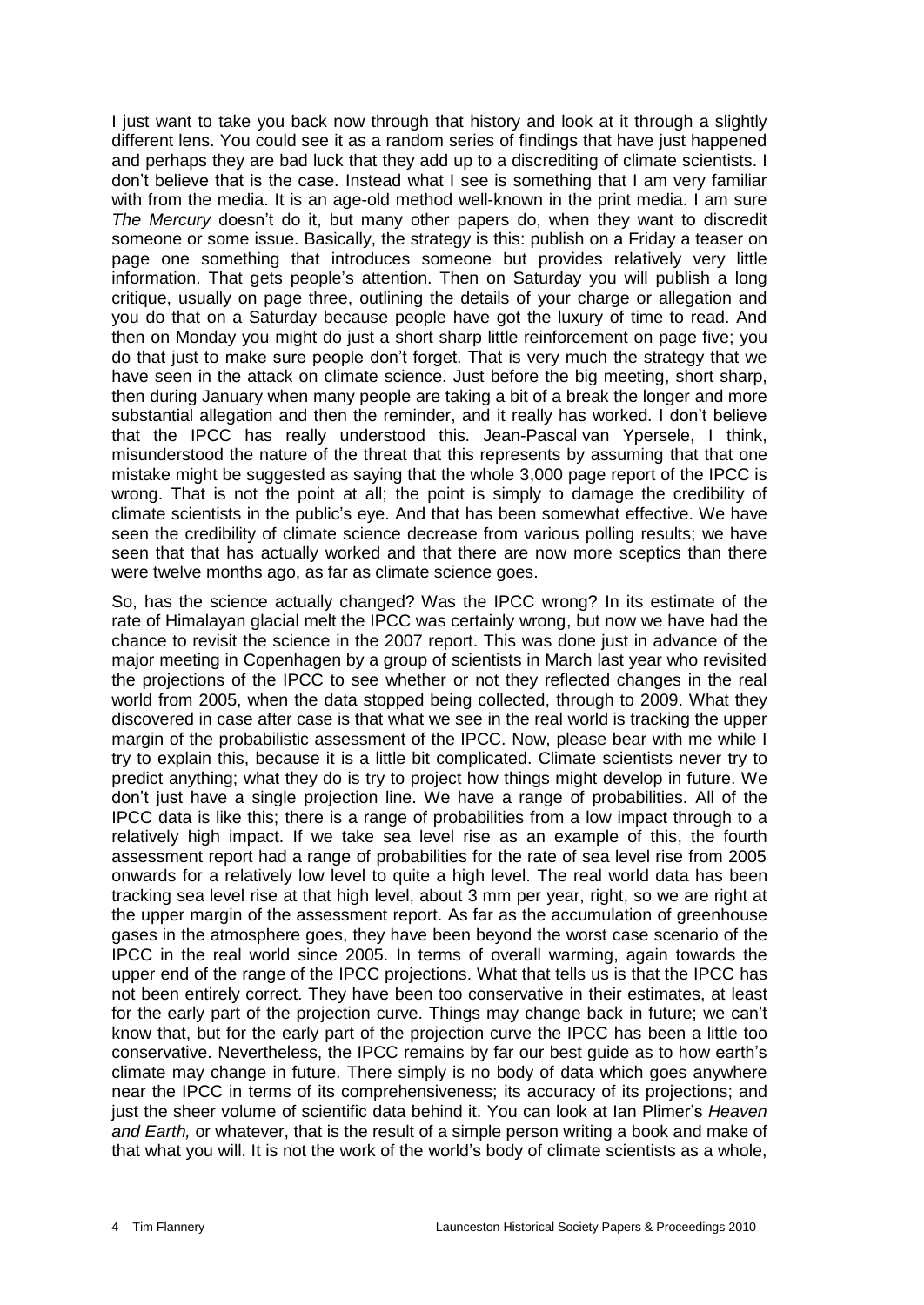carefully working through the data and trying to work out what the data in their area of expertise actually means.

I guess the real issue now is whether or not we can ever re-establish the credibility of climate science with the general public. My guess is that we can; and I just want to tell you a little story here about the challenges that I face in my life trying to do this because it may make it a little bit clearer. I chair a committee for the Federal Government looking at coastal impacts of climate change, particularly sea level rise around the Australian continent. Our view of the science is that we would be best prepared if we assumed that in the next century or so sea levels will rise about a metre. So, they may not rise entirely by a metre; they may rise by a bit more. But in terms of trying to prepare our society for future change that is a reasonable level to be looking at and as we go around Australia discussing with Councils and people around the country what this might mean, we get quite a variety of input. When I was in Adelaide recently, we were at a big meeting and we had one gentleman stand up who was from the North Coast of New South Wales and he said something like, 'Well my name is Jack Bloggs and I have lived by the beach, (wherever it was), my whole life and I am now 75 years old and I haven't seen any sea level rise, so I don't think it is happening.' It is very difficult at that point to sort of try to convince someone like that that the climate scientists have a point. When I thought about what he said, it wasn't Jack Bloggs, it was Bruce someone or other. But I thought, you know, in one way he is absolutely right. He hasn't seen anything and he is being absolutely honest with us; he hasn't seen any impacts of sea level rise because so far sea level rising in this area might have been only a centimetre over his lifetime. But what we as climate scientists know is that there is a real possibility of an acceleration of sea level rise in future either through thermal expansion of the ocean (heat being absorbed into the ocean) or, more dangerously, through the collapse of a major ice shelf. We have seen these collapses and we know that there are very large unstable shelves in the Antarctic and in Greenland that may lead to more substantial impacts. So how do you convince someone like that that they should be taking this issue seriously?

The only way that I could do that at that meeting was by telling a story about me and I said to Bruce, 'Look, it's a little bit like this. I can only explain it by analogy. I went to the doctor a few years ago and he said to me "by jove, you have got high blood pressure!" and I said, "that's interesting, I feel great, I feel really fit." "No," he said, "you have got high blood pressure and if you continue on as you are you are likely to have a heart attack or a stroke or something." I just repeated "well I feel fine." He said "well it doesn't matter," he said, "what you have got to do every day of your life from now on until you die; you have got to take one of these pills." Which is a bit of a shock for someone who feels pretty fit. I wasn't quite ready for this news you know, so I just said to him, "well what are the warning signs?" and he said, "this is the warning sign. I have told you: you have high blood pressure, you have to take the pills," and it just brought home to me the fact that I can't see everything going on in my own body. I might feel fine but there is a dangerous trend under there which I am unaware of. I have to respect the doctor who tells me that. Now I could have gone out and got 100 more opinions until I could find some doctor somewhere who would say "Don't worry about the pills mate; just go on and have your pie and beer and she will be right."' But that wouldn't quite be the right thing to do!

And the same is true with climate change that in some way we have to re-establish our respect for those experts who can perceive things that we can't. They can perceive things because they have a global database; they have the most sophisticated satellite imagery. They can see what is happening in ice shelves in Greenland that are just invisible to us. They can see how much the sea level is rising globally and where it is rising and so forth and it is critical that we re-establish that respect because there is no way that our everyday observations of our world can inform us sufficiently about the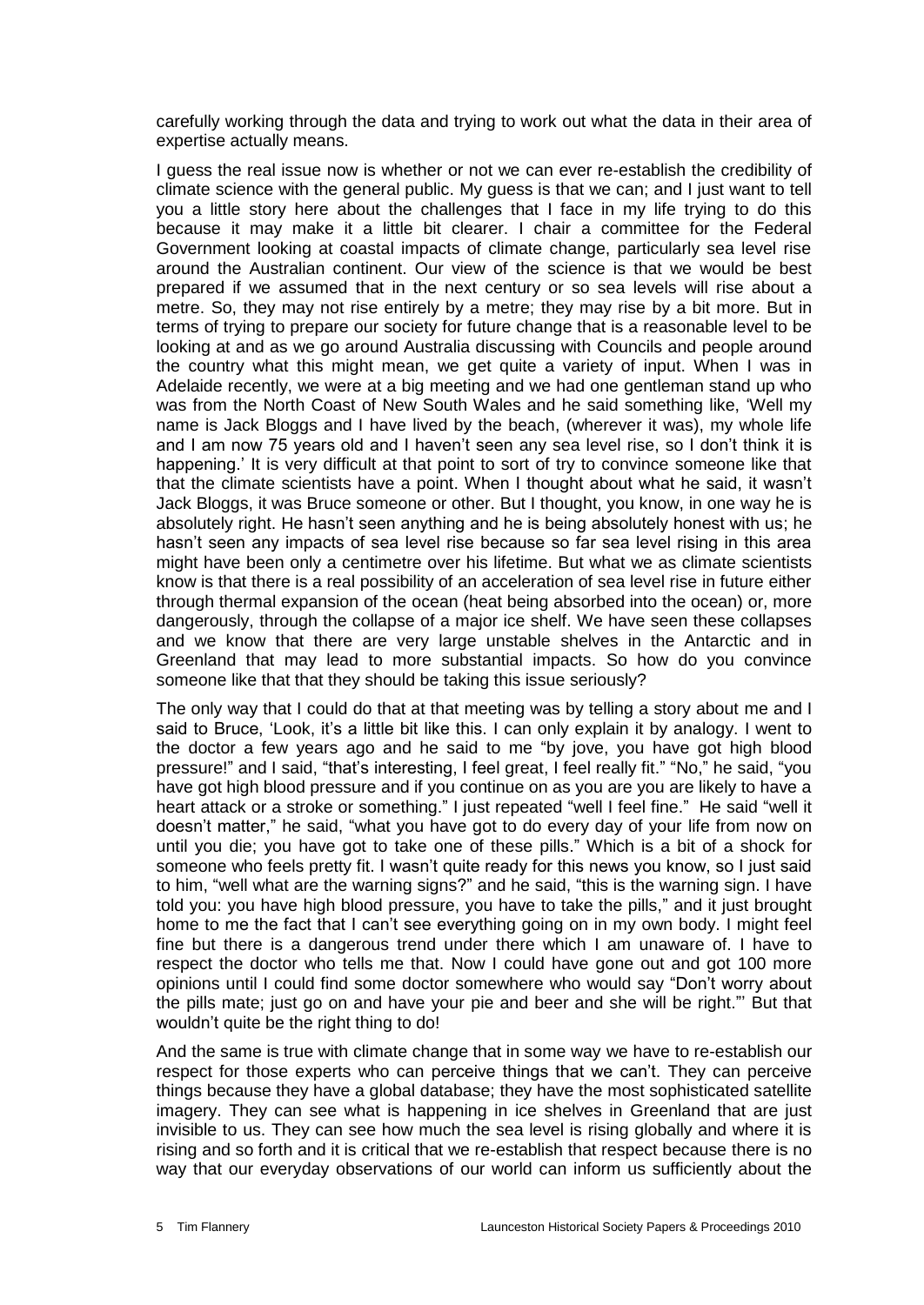nature of this climate threat to respond appropriately. So that is a huge job in front of everyone in the climate science community and I think it can only really be addressed if we approach the issue with real respect and understand that people who put a perspective are not necessarily trying to be obstructionists. They are simply telling us what their experience is and that is a valid perspective and yet it must be balanced by something else. I don't need to repeat I guess, in front of this audience, but I should say that despite all of these recent controversies and problems that have been brought out about climate science, the facts about climate science remain the same. Every major Academy of Science on earth supports the basic climate science, the rate of greenhouse gas emissions continues to increase, ice continues to melt and seas continue to rise. The last decade, despite everything we have said, has been the hottest decade since modern record keeping began. For all these reasons the issue of climate change won't go away, and the longer we delay action the more drastic will be the actions that are required.

I would like now to turn from that science to how we have been going globally as we attempt to address this issue. I turned up in Copenhagen in early December 2009 full of high hopes that the Council had done great work over the previous three years. We held the world's largest business meeting about climate change in Copenhagen in May that year. We had been an integral part of the UN's Climate Change Summit in New York in September that year where we had a hundred heads of government, the biggest meeting of heads of government ever to that date coming together to discuss climate change; and our Chief Executive Officers (CEOs) were leading round-table discussions with those heads of government on various aspects of climate change. The week after that UN climate meeting in September, the G20 nations meeting in Pittsburg issued a communiqué that said something like they will spare no effort at coming to an effective arrangement to deal with climate change in Copenhagen. Our hopes were rising very high and perhaps were not entirely in accord with what was really feasible. The head of the United Nations Framework Convention on Climate Change (UNFCCC), Ivo de Boer, said shortly after that meeting in September that there was no hope of a treaty being brokered and I think we perhaps should have listened a bit more carefully. Instead we went about organising activist events, whether it be the 350 campaign or whatever else, raising hopes even higher so that when we got to the meeting in Copenhagen the thought of failure was very daunting. I suspected we were in trouble from fairly early on.

Our good friend Anders Fogh Rasmussen had gone off to head at NATO. Anders was an enormously experienced Danish politician – tremendous experience in the national arena and would have been a very capable chair for that climate meeting in December in Copenhagen. Instead he was replaced by Lars Løkke Rasmussen, another Danish Rasmussen Prime Minister, who is a splendid fellow and a wonderfully competent national Danish politician, but with almost no experience on the international stage. When you come to chairing a meeting of that nature, with well over a hundred heads of government there in the framework of the UNFCCC, where a nation, if they play carefully, play cleverly, can obstruct progress, we enter a very perilous position. Things were hardly improved in the week before the meeting when Amnesty International called upon the Danish government to arrest President al-Bashir of Sudan – for crimes against humanity – when he stepped on to Danish soil; he had all of the problems in Darfur and so forth. The trouble was that Sudan then held the chair of the G77 nations, the single largest block in the whole negotiating process. Needless to say the President himself didn't turn up but the delegate he sent in his place had one single objective in mind, in my view, which was to wreck the negotiations and with a weak chair he was in a very powerful position to do that. He kept on making comments that any sort of agreement that the world might reach to address climate change was tantamount to genocide; and helpful things like that.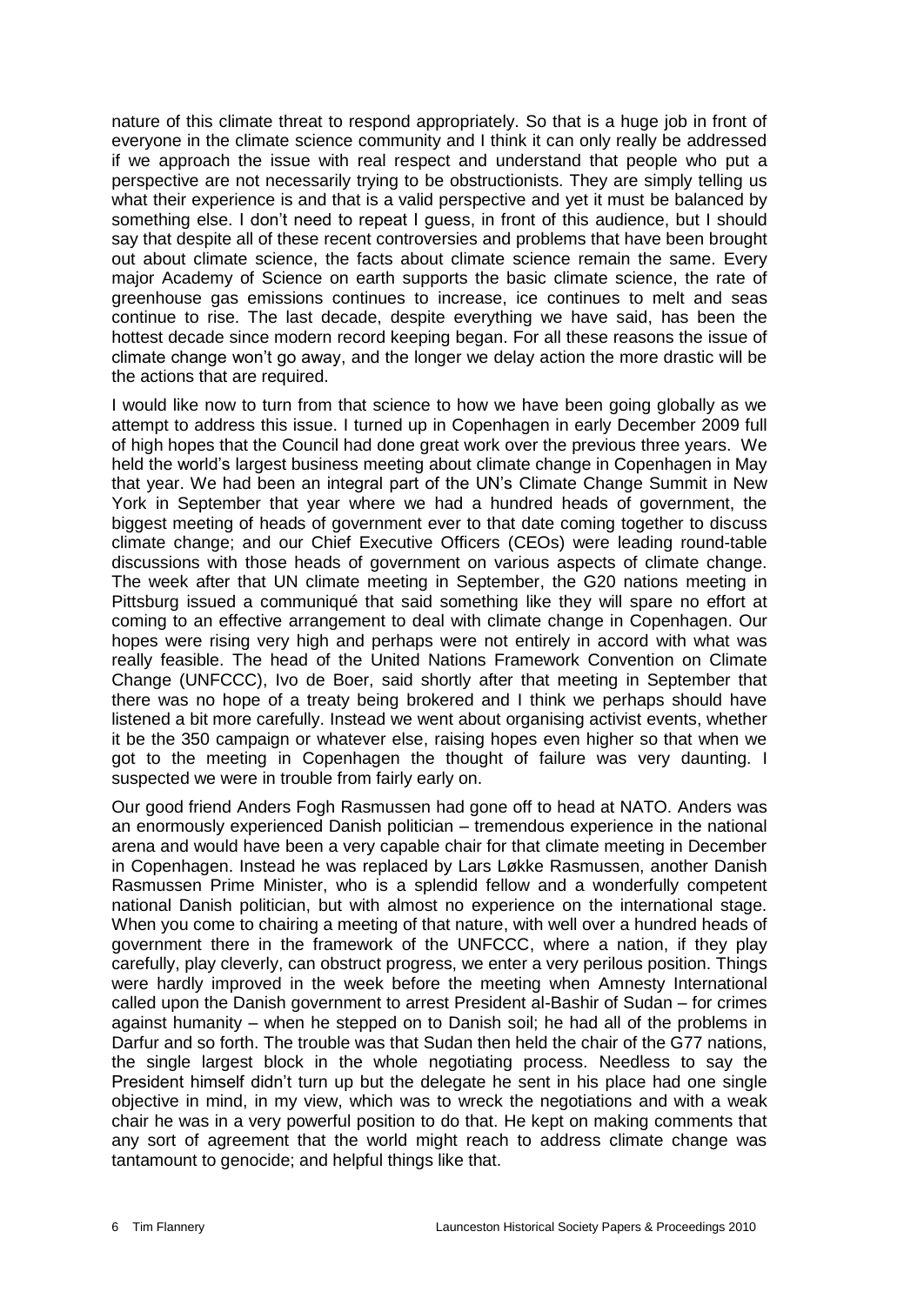Then we had the United States President Obama, one of our great hopes and in fact a very important player in the meeting, who was forced to turn up without the domestic policy agenda. He had been unable to get a cap-and-trade bill through the US Senate and therefore had no way of ensuring, or reassuring, the rest of the world that whatever target he would suggest could be achieved. He simply had no policy mechanism to achieve the target and therefore had reduced credibility. Then President Wen of China arrived with a retinue of 800 and it was quite something to see that particular event. We have four Chinese Councillors on our Copenhagen Climate Council and we note that the Chinese arrived hoping to be seen as heroes in this process; after all they had a very aggressive domestic policy. They had been working with the G77 all around the world to achieve things, and turned up expecting to be not quite bowed to, but at least to be greatly respected.

Two things happened to the Chinese initiative. The first was that on the very day they arrived, Todd Stern – the US Special Envoy on Climate Change – made a speech which emphasized the importance of accountability and transparency in achieving targets. Now this is very important as part of the global treaty or the global deal. The problem is that the Chinese, for reasons of national sovereignty, had long resisted that issue and saw that as a particularly pointed insult to them from the American delegation. Secondly, a huge rift had developed in the G77. Countries such as Vanuatu were arguing that we needed to limit the temperature rise to just 1.5 degrees; otherwise they would be swamped by a rising ocean. They and many smaller countries had very grave concerns about China's reluctance to commit to such low levels of global greenhouse gases. This for China was an emerging catastrophe. After all, China is extracting resources from the poorest countries on the planet at an unprecedented rate. There is reputed to be a standing army of about a quarter of a million Chinese in Africa alone to help try to guard facilities and so forth. So a rift in the G77 was for China one of the greatest catastrophes imaginable. So that was the situation that the Chinese faced.

Given the unexpected chaos of that engagement, Premier Wen simply retreated into the Palace and did not come out to negotiate, instead he sent out underlings, who were largely obstructive. The only way we managed to get a deal was from President Obama basically gate-crashing a meeting between the Prime Minister of India, the Premier of China and the Presidents of South Africa and Brazil. As a result of that particular event, we got a thing called the Copenhagen Accord. I will come to that in a minute. Could I just say that a lot of the chaos of the meeting was pretty predictable?

First of all there were far too many people there; you couldn't get through the door. All of that sort of stuff perhaps could have been dealt with. Some really smart sociologists who developed a game theory experiment had actually modelled the outcome of the climate meeting in a very simple way and, even given the best possible scenario and circumstances, the chances of getting any sort of deal out of such a meeting were extremely limited. We knew that to be the case.

The Copenhagen Accord, the thing that finally emerged about twenty-four hours after the meeting was supposed to have shut down in the middle of a very wintry Copenhagen evening, is an extraordinary document. It is five pages long, three pages of which are largely blank. There is a title page then two empty appendices. There are only really two pages of commitment. There is very little of substance in those two pages; there is a commitment certainly to a large funding stream for developing countries of about 100 billion dollars. It is the two blank pages at the end that are particularly important. They represent one appendix which is to be filled in by the developed countries, Australia being one of those or the signatory effectively, and then a second page that is going to be filled in by all the other countries: the Chinas, the Indias, the Brazils, the South Africas and so forth. The two appendices are rather different because, for the developed countries, what is required is a commitment to a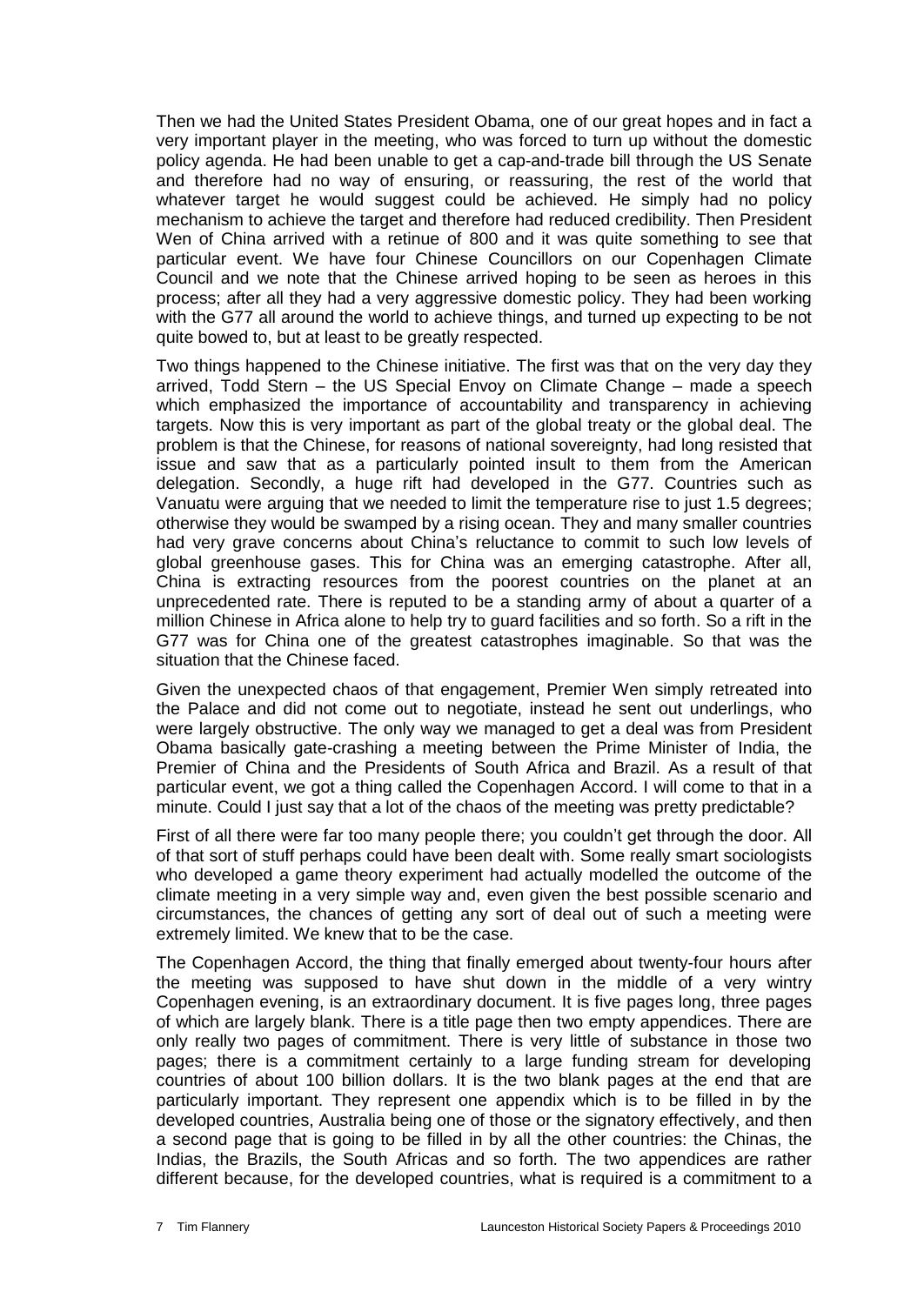target for emissions reductions; and they are now being slowly filled in, or supposed to be done by the 31 January 2010. It has leaped on beyond that but nevertheless we now have well over a hundred countries committed to the Accord who are putting in their targets. So that's important, that is a continuation, if you want, of the Kyoto process. So all those who are committed under Kyoto are continuing to commit.

It is the second appendix that is really new and is at the heart, I think, of the importance of the Accord. For the very first time we are seeing places like China and India and other major emitters commit to emission reductions under a particular formula which we will all agree on as part of a global deal. The method that is being used to create that commitment is a thing called National Schedules of Action and it comes really from trade negotiations. In trade negotiations, countries commit to a series of actions that will free up trade to a pre-determined extent. In this particular case, countries are committing to a number of actions to reduce the greenhouse gas emissions to a pre-agreed extent. There will not be an absolute reduction but there will be a reduction in intensity. So that is new and what that means is really that the Copenhagen Accord, for all of its messy birth and all of its faults and its limits, for the first time represents a truly global agreement. Sure, there may be some minor countries that are not in it but all of the major polluters are going to be represented. Well over two thirds of the nations of the world are going to be represented on that Accord so, for the first time we are moving together as a species to address this issue. Far too slowly, far too uncoordinated in many ways, but we are moving forward.

Those who wish to see us fail in our efforts to address climate change have portrayed the Copenhagen meeting as an abysmal failure. I have tried to explain to you why I believe that is not the case. It is a success, but a limited success, but the limits of that success have made it very difficult for countries such as Australia and the US to create a framework that will allow them to honour the targets they have committed to. In part, that is, because of this rearguard action being fought by those who don't wish to see this issue addressed and who still remain very powerful. Perhaps the best way for me to really cover this is to look first at a country that is actually doing very well and then to look at Australia as a specific example.

The country that is moving fastest, I think, in the world to address climate change is South Korea. A country very much dependent on manufacturing in intense competition with Japan and China but must find a niche means to allow itself to survive. Remember forty years ago South Korea was one of the poorest countries on the planet; today it is utterly transformed. Here is what President Lee Myung-bak said just a few weeks ago of the country's efforts to address climate change. He said it is essential that we find a more sustainable path to growth. A path that will strengthen our energy security, ensure continued growth and combat climate change. For years those who believe that addressing climate change would be a burden on the economy have dominated the debate in Korea. Most business and government leaders argued that we must delay taking action to combat climate change in order to ensure global competitiveness as though global inaction in the long run would be in Korea's interest. Today Korea is spending two per cent more than any other country of its Gross Domestic Product (GDP) in promoting green growth policies; and some of those initiatives, I believe, represent a threat to the traditional Australian way of making its way in the world and things we should be very much aware of. Just one single example: Korea is now pioneering the use of hydrogen as a reductant in steel making. Carbon is the traditional reductant. In Australia we use coking coal and we export coking coal around the world. Hydrogen, however, or the use of hydrogen as a reductant, decreases greenhouse gas emissions from steel-making by over eighty per cent. If Korea is successful in developing these technologies, the bottom will fall out of our coking coal export industry very quickly.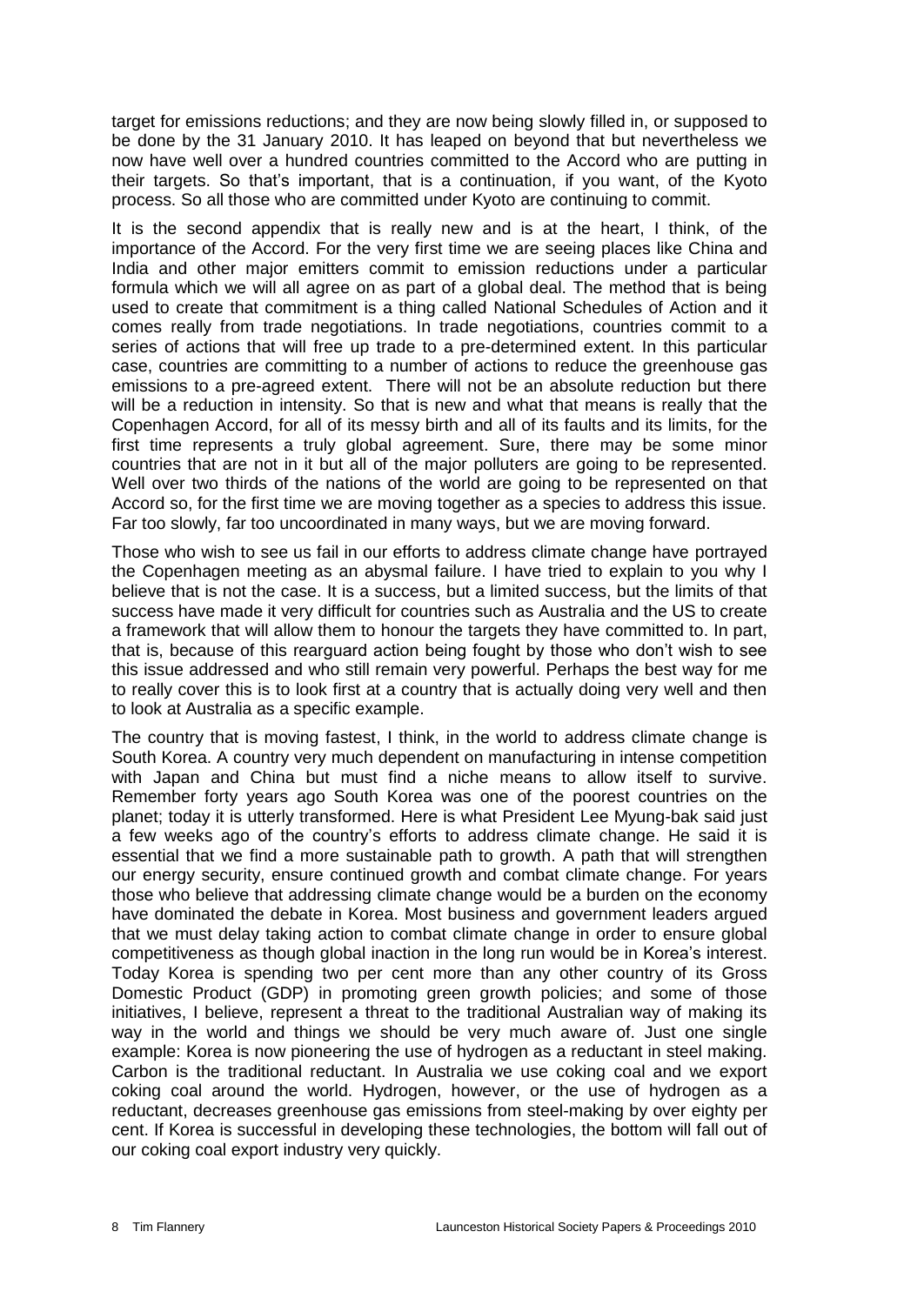We in Australia need to recognize that we operate in a changing world. Our old polluting industries simply will not have a future in the longer term and we need to frame our policies around that reality. As President Lee of South Korea says, there needs to be strong political will and leadership to make the transition to a new paradigm, nothing is more critical to our future. They are the words of the South Korean President on this issue.

In Australia and the United States the policy tool that we have used is a thing called cap-and-trade. It is what was developed and deployed successfully to fight other pollutants in the United States and has been used successfully in places like Europe to reduce greenhouse gas emissions as well; and I want to put to you that Australia's Cap-and-Trade Bill is indeed an effective way of dealing with climate change. Like the Copenhagen meeting, it won't reduce emissions most likely as fast as many of us would like to see but it is nevertheless a significant tool, a very powerful weapon to secure our future. Under a cap-and-trade deal, a government sets a cap on the total amount of greenhouse gas pollution permitted into the atmosphere, so that cap is a very important thing. The Government says we are going to reduce by five per cent or beyond existing levels. If you don't make that, you face a very stiff fine which will make it very much worthwhile for companies to abide by that particular cap. The Government issues permits to the polluters, and there are various ways of doing that and we will come to that in a second. A company that finds it difficult to reduce pollution can buy permits from a company that finds it easier to do so. So what the Cap-and-Trade Bill does is unleash the power of the market to deal with this problem. I am not a particularly political person; I don't favour one side of politics over the other, although I am passionate about policies that deal with climate change. What I can tell you is that in the Chicago Climate Exchange and in Europe there is very good evidence that market-based solutions are the most cost effective way of reducing pollution. Now the situation when you put a uniform tax on people, say carbon emissions, is that everyone has to pay that tax: those who find it very difficult to do as well as those who find it easy to do so. Under a trading scheme you make it much more cost effective just because those who find it easy to reduce pollution can sell their permits to those who find it very difficult to do so, and so buy some time for those who find it difficult to make the adiustment.

The Carbon Pollution Reduction Scheme is working very well in Europe. Europe has reduced its emissions by eight per cent over the Kyoto commitment period and now is emboldened to reduce its pollution scheme by twenty per cent or possibly thirty per cent if the world joins in. I just know from my Council that I chaired that this is effective. One of our partners, one of our Councillors is the Danish Energy Company – DONG Energy – and they made an announcement in December that they were immediately reducing or moving to reduce their dependency on coal for electricity by twenty-five per cent as a result of a Cap-and-Trade Bill and other things that were happening. So show me an Australian energy company that is reducing its dependency on coal by anything like that. It doesn't happen because we don't have the regulations right in this country. In Europe it does happen.

The Australian scheme is exceptionally broad and well considered in my view. It will apply only to the 1,000 largest polluters so individuals will not pay any sort of carbon tax; it is only 1,000 large businesses that will pay the impost. And seventy per cent of the permits to industry to pollute will have to be purchased at auction so they are not given away. The polluter will have to pay under the scheme and that is what we need to see. It would cap our emissions at ninety-five per cent at a minimum about 2000 level of pollution or a lower level if other nations make similar efforts. The most important thing about cap-and-trade is that once it is established it's difficult for governments to abolish. It is not like a tax; you can put a tax on a particular activity or entity and the next government can come along and remove that tax so that is not a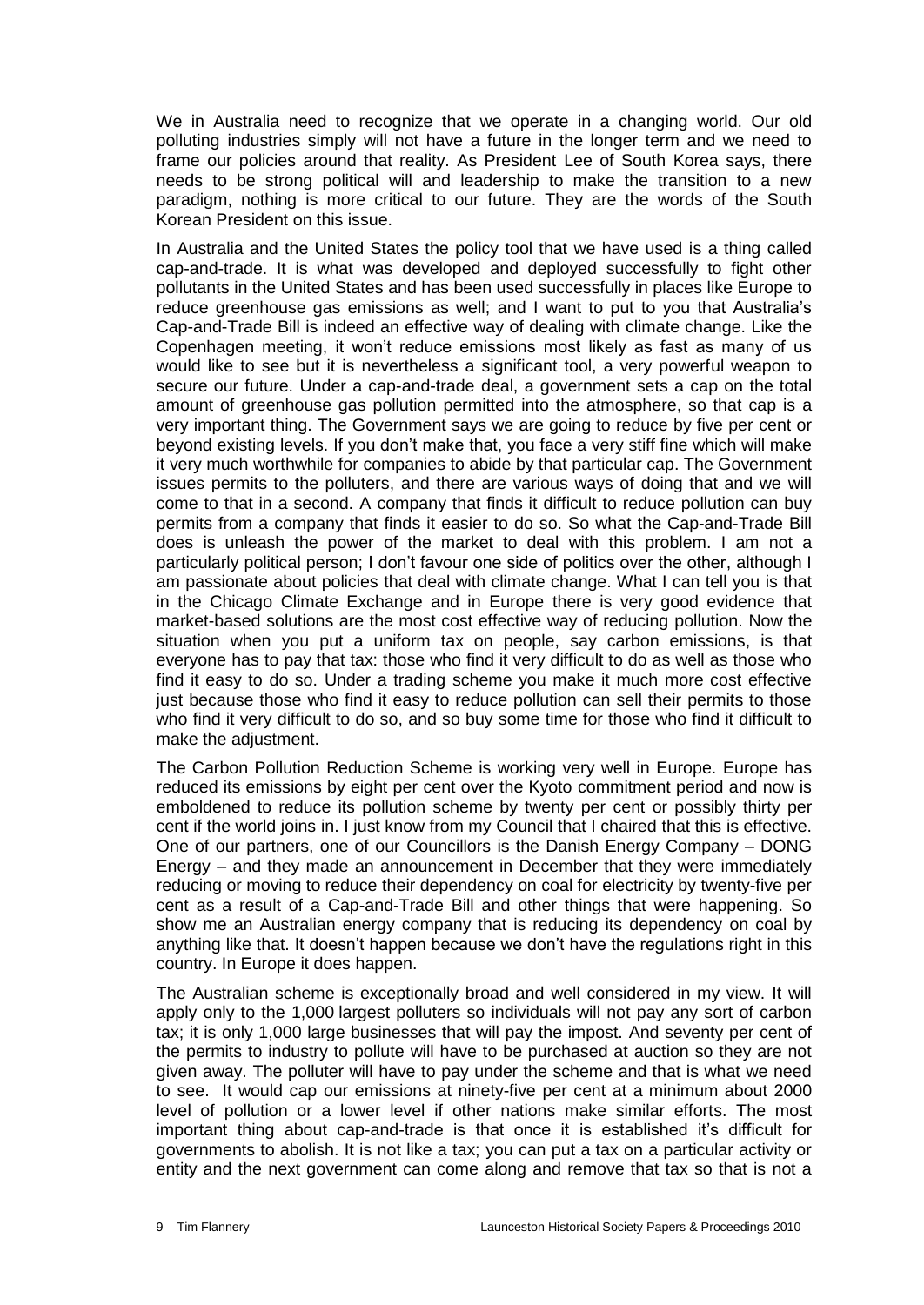very strong, loud and clear legal message to a company. I know from my engagement with businesses that boards of large companies take much more notice of cap-andtrade bills than they do of taxes for that simple reason. Once you have created the cap-and-trade in the market, it won't go away until it has done its job of eliminating that pollution because you have invested property rights in that particular activity. And that is why cap-and-trade has been so fiercely opposed in places like Australia and the US, simply because it's so effective that for the enemies of dealing with climate change it is the last thing they want to see.

I would like briefly to compare the Cap-and-Trade Bill proposed by the Labor Party, by the Government, with the Opposition's plan to deal with climate change. We only have the word of experts in a Department of Climate Change to go on in terms of an assessment of the Government's plan, but their advice is that rather than reduce emissions we will see emissions actually increase under the Opposition's attempt to deal with climate change. So we will see more greenhouse gas pollution, not less. Rather than achieve the minimum five per cent emission reduction target, you may see them increase by thirteen per cent above 2000 levels; that's the advice of the Department. The cost of the Opposition's policy will be around 10 billion but in order to achieve a five per cent reduction target the bill under that particular scheme will need to be 26 billion. And I must say I find it astonishing that the Liberal Party, the party of free enterprise, has stepped away from a market approach to dealing with the problem. And I don't say this lightly, but the only way I can explain it is that the party of the free market has stopped being that sort of party and become instead the polluters' party. It has been captured by special interest groups within that party, very unfortunately, who would even shift away from their adherence to a free market approach, dealing with problems rather than to seeing this issue addressed.

We have to remember that, up until Malcolm Turnbull was deposed late last year as leader of the Liberal Party, both major parties in Australia supported the cap-and-trade legislation as did many other businesses, not necessarily the big polluters. But many other business groups and even some of the big polluters saw the wisdom in engaging with the bill at this stage, so it's been a great tragedy that we came within a single vote in the Liberal Party room of having that bill passed. It is a moment that I don't think I will ever forget and I believe I will regret it for a very long time because I can now see the momentum slowly drifting away. This Government that we have at the moment was elected at a time when a record number of Australians cared about climate change and the policies reflect that. I am not sure that the Government after the next election, whatever colour it may be, will have the same legal opinion simply because commitment in the public as a whole has started to drift downwards.

There is one other moment that I regret greatly over the last twelve months and that was that moment when we had two very brave Liberal Senators cross the floor to vote with the Government's bill, and we could have had the bill passed if five other Senators had stood up and moved to vote for the bill. There are five Green Senators in the Australian Parliament and I don't know what their thoughts were on this issue, but I believe again in years to come their conscience will be greatly worried by the fact that they sat in their seats rather than vote with that bill. I have spoken to some Greens politicians and I understand that they want a more effective approach to dealing with climate change and I empathize with that, but I know from my work in the international arena how very difficult it is to make any progress at all in this regard. My personal view is we must take what gains we can and then build on them as we go and I think that our country would have been in a far stronger position to deal effectively with climate change had we managed to get the Cap-and-Trade Bill in place and then built upon that basis to produce a more effective approach in years to come.

The climate problem is very difficult. It is going to be with us for many years and by its very nature I believe it has to be tackled, as I have said, one step at a time. The longer